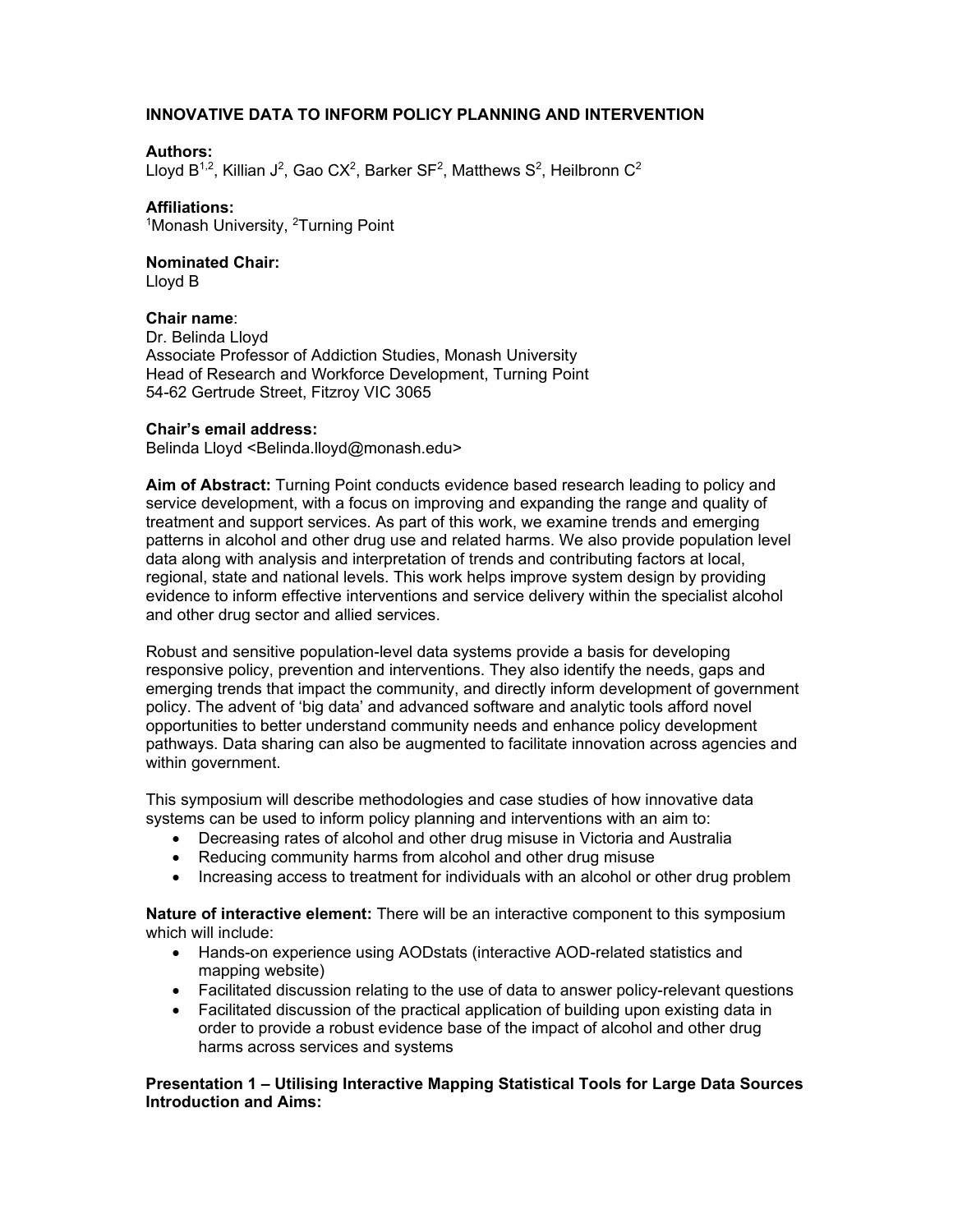Turning Point has been compiling and analysing large data sources in relation to alcohol and other drug (AOD) related harms for more than 20 years. Recently, a new reporting approach has been adopted for reporting AOD-related statistics using an interactive mapping tool.

**Design and Methods:** Since 1999, Turning Point has delivered annual editions of the Victorian Alcohol Statistics Series and Victorian Drug Statistics handbook, which, in 2014, were redeveloped into an interactive statistics and mapping tool, AODstats, providing comprehensive information about AOD-related statistics for Victoria. An extensive range of primary and secondary data sources (e.g. ambulance attendances, treatment services, assaults and family violence) are utilised to provide harm indicators at local government area levels. Using a similar methodology, results from the Alcohol's Burden of Disease study were mapped at state level in Australia.

**Results:** In Victoria, most alcohol-related harms have substantially increased over time, yet treatment rates have only minimally increased. Between 2003/04 and 2012/13 alcoholrelated ambulance attendances increased by 136%, assaults and family violence incidents increased by 30% and 44%, respectively. In contrast, alcohol-related specialist treatment has only increased by 12% over the same period. Nationally, alcohol-attributable hospitalisations also increased substantially and substantial differences in drinking patterns and associated harms were also observed among different jurisdictions.

**Discussion and Conclusions:** Interactive mapping statistical tools can be used to improve government policy development and efficiency in AOD-related services, providing a framework for further expansion to incorporate additional datasets and analyses.

**Presenting Authors:** Killian J, Gao CX

**Affiliations:**

Turning Point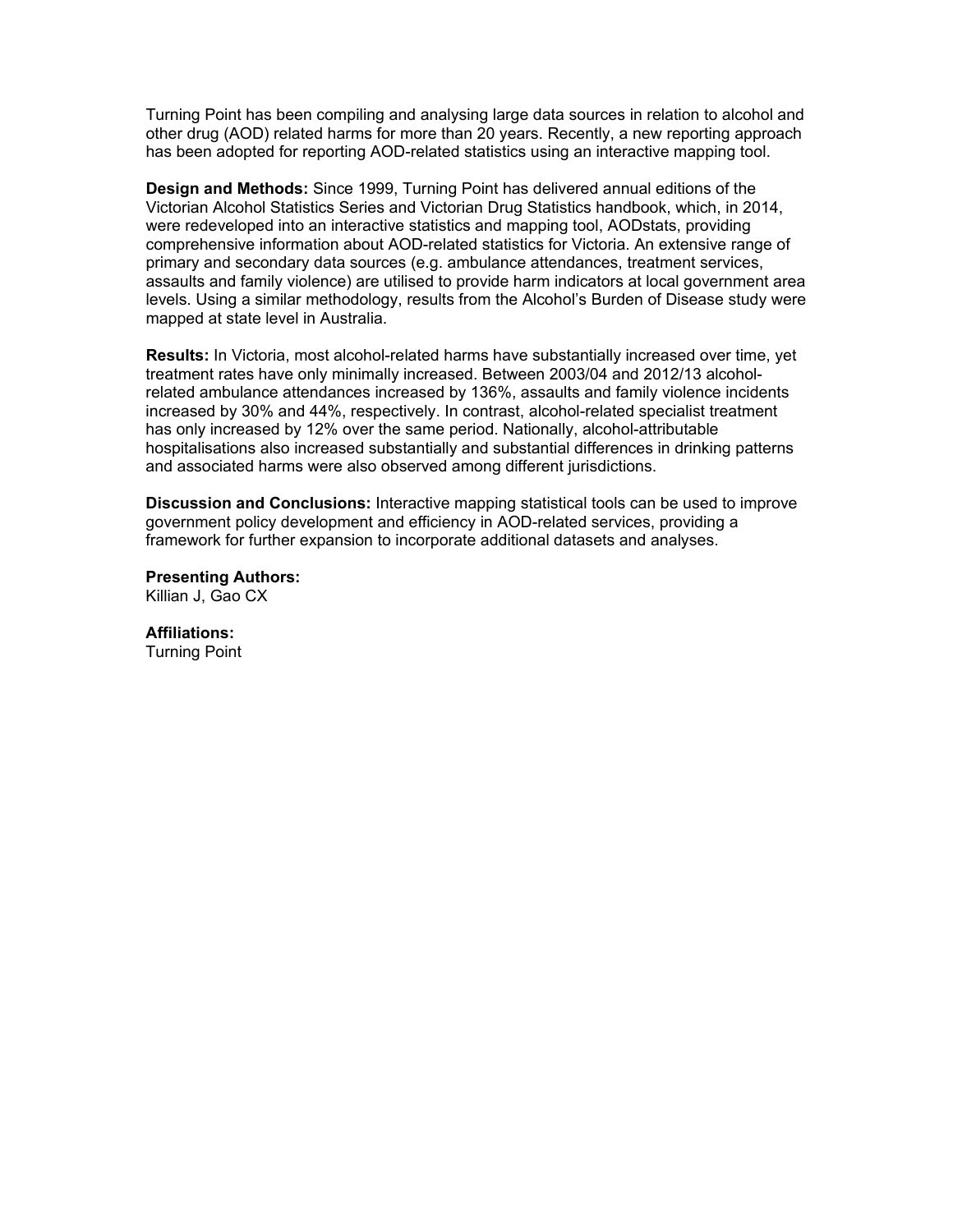## **Presentation 2 – Demand modelling: Developing data methods for needs-based planning**

**Introduction and Aims:** There is growing evidence that alcohol and other drug (AOD) problems are interconnected with a range of other life issues that influence client outcomes. A broader approach to treatment accounts for these life complexities and forms part of recent needs-based planning work in Victoria.

**Design and Methods:** This work adopted a framework to segment help-seeking populations, taking consideration of both AOD problem severity and life complexity issues. Two methods were applied: 1) analysis of catchment-level administrative data; and 2) use of data linkage methods. Analysis of catchment-level data provided a first layer of understanding of population-level need for AOD treatment, while a more comprehensive understanding of need and demand was inferred from AOD-related harms.

**Results:** Data from 1827 help-seekers, obtained during 2014-2015, was collected and analysed, including data relating to demographics, substance use, mental health, and quality of life. Consents for linkage to ambulance data and AOD treatment data were also collected from individuals seeking specialist AOD treatment or completing an online AOD screen.

Catchment-level analysis described the high level of complexity of individuals seeking AOD treatment and provided a clear indication of the need for strong links between AOD-specific services and other support services. The rate of engagement with emergency services was much higher amongst AOD help-seekers compared to the general population, providing further evidence of the complexity of AOD help-seekers.

**Discussion and Conclusions:** Using catchment-level administrative data and evidence of AOD harms, this project demonstrated the richness and value of routinely-collected data and has the potential to become a valuable tool for AOD system planning.

**Presenting Authors:** Barker SF, Gao CX

**Affiliations:**

Turning Point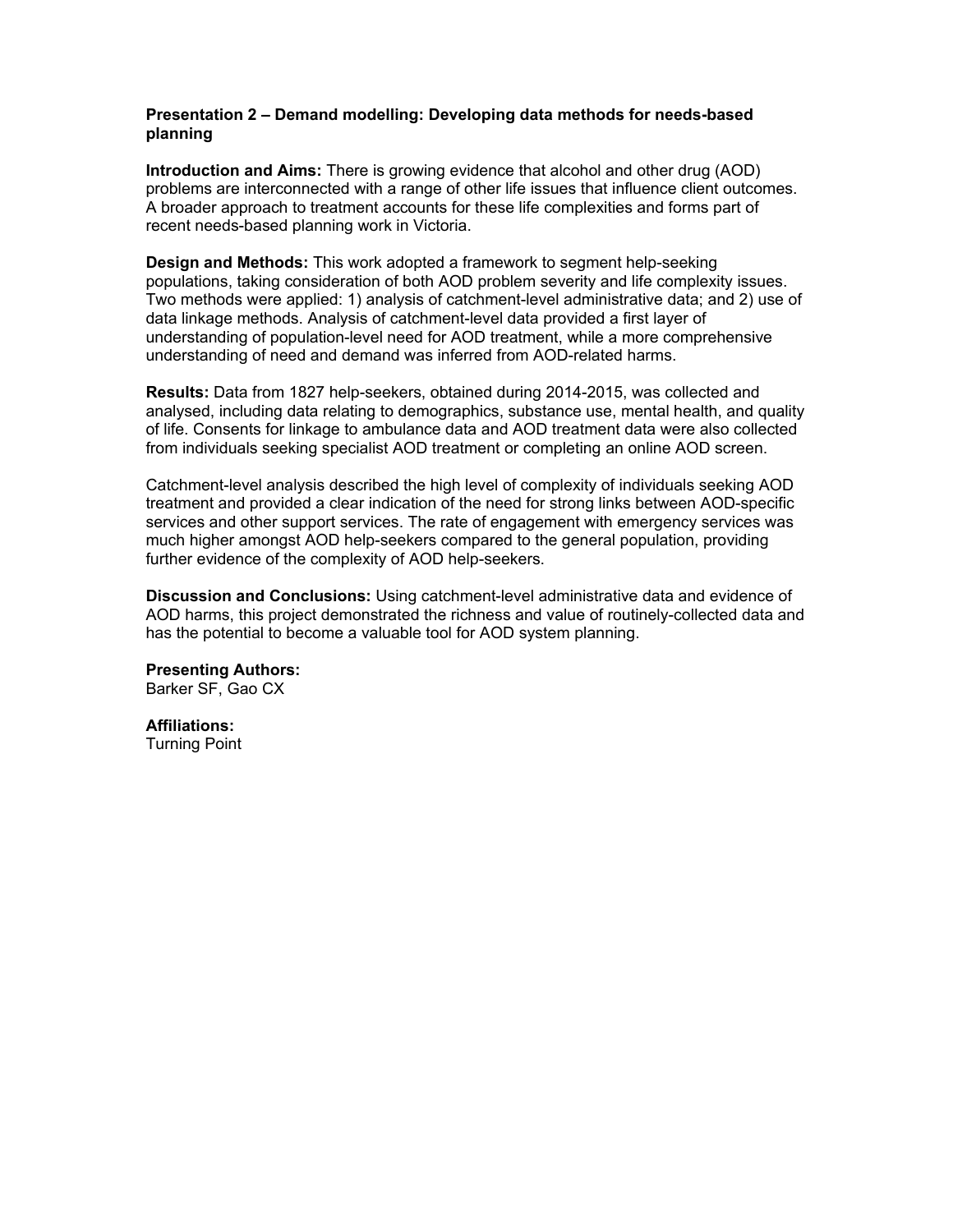## **Presentation 3 – Enhancing routinely collected data: Development of a timely and responsive surveillance system for acute alcohol and drug-related harm**

**Introduction and Aims:** Alcohol intoxication and acute alcohol-related harms are major public health issues. Although alcohol harm is a priority area for development of effective policy and treatment, there is currently a paucity of robust and timely data for monitoring alcohol involvement in acute harm at a population level. This study presents findings from a unique alcohol and drug-related ambulance attendance surveillance system.

**Design and Methods:** Ambulance records potentially involving alcohol-related cases were extracted, reviewed and coded. Data include detailed information regarding patient characteristics, paramedic assessment and treatment. Data for Victoria, Australia are presented, and represent a service population of approximately 5.5 million residents.

**Results:** Between July 2013 and June 2014, the rate of ambulance attendances due to harms associated with acute alcohol intoxication was almost 300 per 100,000 population. Despite a strong community focus on risky drinking among youth, the age of patients attended for acute alcohol intoxication is increasing, with the median age of patients being 42 years. Approximately two thirds of patients were male. Police co-attended twenty-five percent of alcohol intoxication-related ambulance attendances. Seventy percent of patients who were acutely alcohol intoxicated were transported to hospital following the ambulance attendance.

**Discussion and Conclusions:** This surveillance system provides a significant contribution to public health, policy and service delivery, and represents a unique system for ongoing and timely population level monitoring of acute alcohol-related harm.

**Implications for Practice or Policy:** Access to timely and robust harms data from frontline services allows opportunities for the development and evaluation of evidence-based responses at local, state and national levels, with targeted and effective responses.

**Presenting Authors:** Lloyd B

**Affiliations:** Turning Point, Monash University